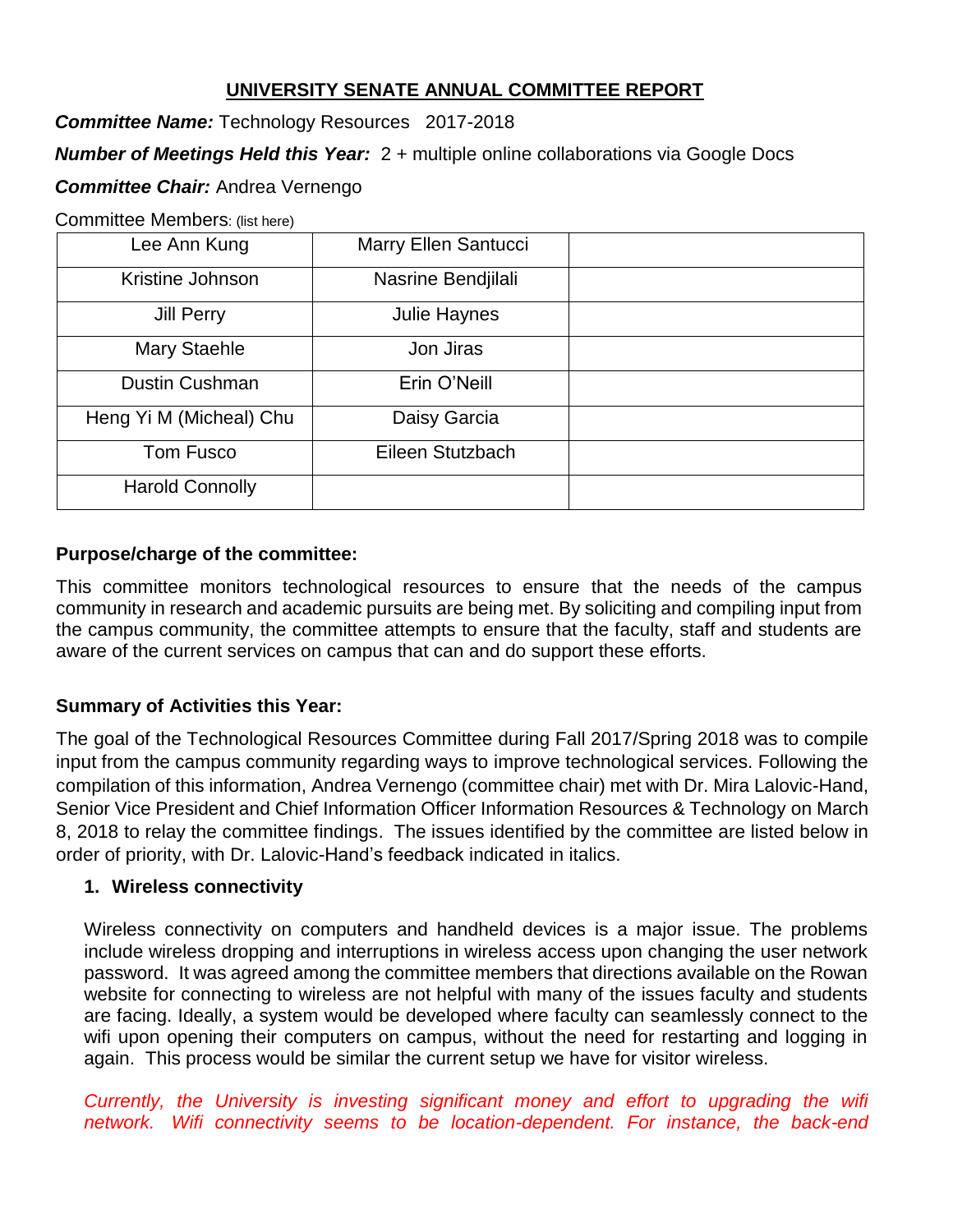*infrastructure of certain buildings may not be updated to support dependable wireless connectivity. Improving wireless connectivity is a high priority for the IRT. Employees are encouraged to file tickets (email support@rowan.edu) when connectivity is an issue. This is the most effective way to make IRT aware of the issue so it will be resolved.*

## **2. Administrative privileges**

Administrative privileges among faculty and staff seem to be inconsistent. Administrative privileges allow users to install software, change system configurations, and modify other settings on the computer. Non-administrative privileges protect the security of the University computer environment; however, they can also cause significant problems for staff and students. For instance, graduate students are not given administrator rights on their computers. Thus, if particular software is needed on their computers for research, IT has to treat each request individually. It was also noted lack of admin privileges prevent certain staff or adjunct faculty from having control over what they can project on the overhead during teaching.

Is there a way to revise the administrator privileges policy such that it does not interfere with student and faculty productivity? For instance, can users apply for privileges, given that they are the sole user of the system and they require software not provided by the University?

*Limiting administrative privileges is absolutely necessary to protect the security of Rowan's computing environment. However, it is understood by IRT that limiting software installation privileges for graduate students hampers research productivity. For the time being, the best solution to this issue is having graduate students contact IRT to be granted the required privileges. Requests will be treated on an individual basis, depending on the nature of the software needing installation. During Fall 2018, the Tech Resource committee may investigate the appropriate contact at Rowan University and devise a plan to expedite this process for graduate students.*

*Please note that currently everyone at Rowan University (students, faculty, and doctors) shares the same "Rowan Cloud". IRT is working on a network upgrade so that each group has their own cloud, which will allow for users to have more privileges.* 

## **3. Encryption**

Rowan University faculty and staff are required to employ University-approved encryption solutions to preserve the confidentiality of and and control accessibility to sensitive data. External devices such USB flash drives are encrypted in their entirety, causing problems when a Rowan employee copies files onto a flash drive and needs to transfer it to an outside entity. Clearly, this inhibits communication with outside collaborators. The problem with encryption can possibly be mitigated by assigning a level of sensitivity to data and determining to what degree the data needs to be controlled and secured. The process of classifying data would require the active participation of the data owners (i.e., faculty and staff) in collaboration with IT.

*Resolving issues with data encryption has been on IRT's priority list for some time. While data encryption will remain for flash drives, the University is moving to a new security component this summer (from Symantec to McAfee). The new system will have additional features that can be utilized to improve data encryption, including a new mobile device management system.* 

## **4. Searching on Rowan University's website is inefficient**